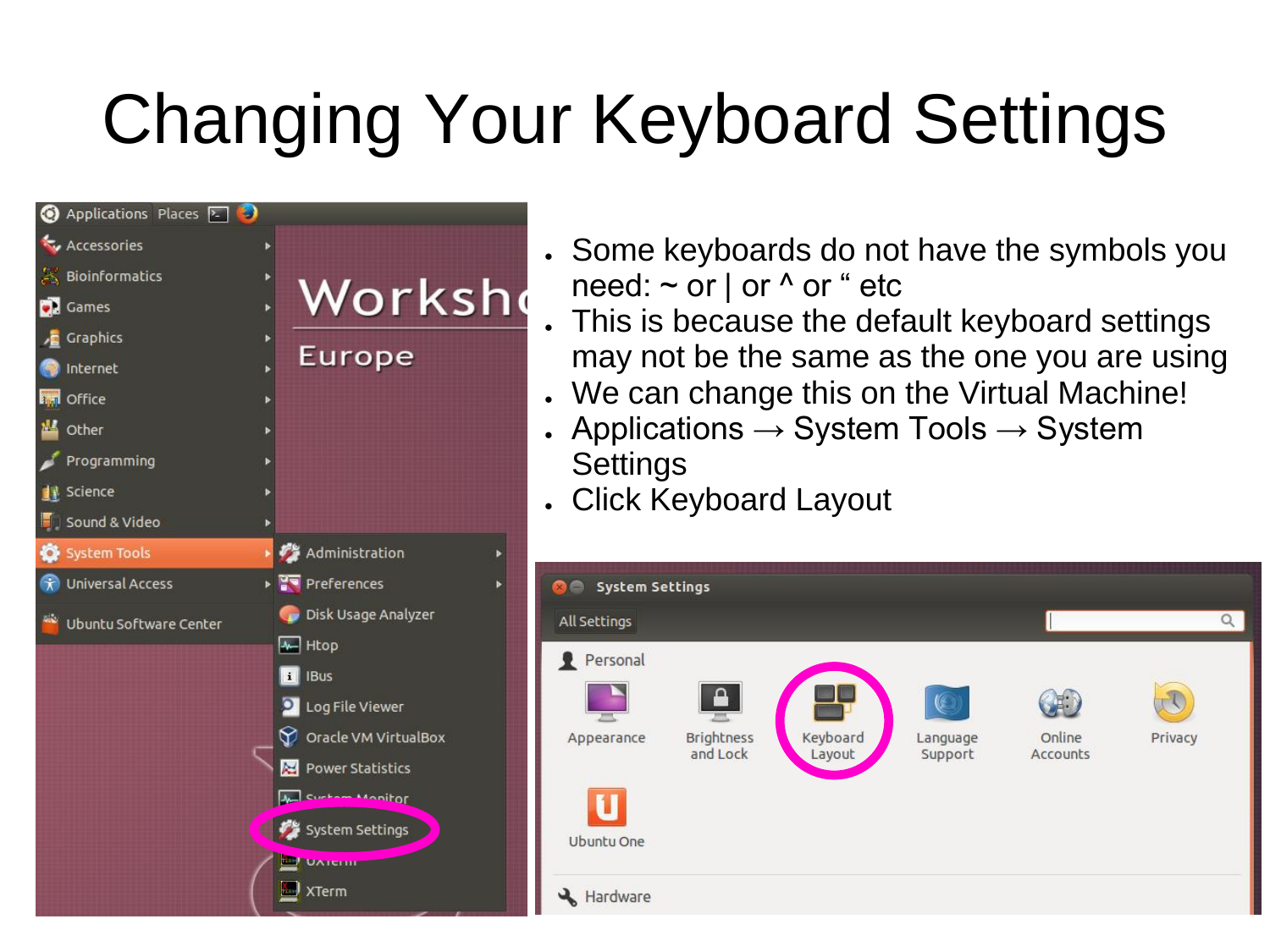

- Go to the "Layouts" tab and identify the current Keyboard Language Layout
- This should be your "language region" e.g. if you bought your computer in France, it should say "French". Don't worry if it doesn't, were going to add a new layout...
- . Click the " $+$ " button at the bottom-left of the screen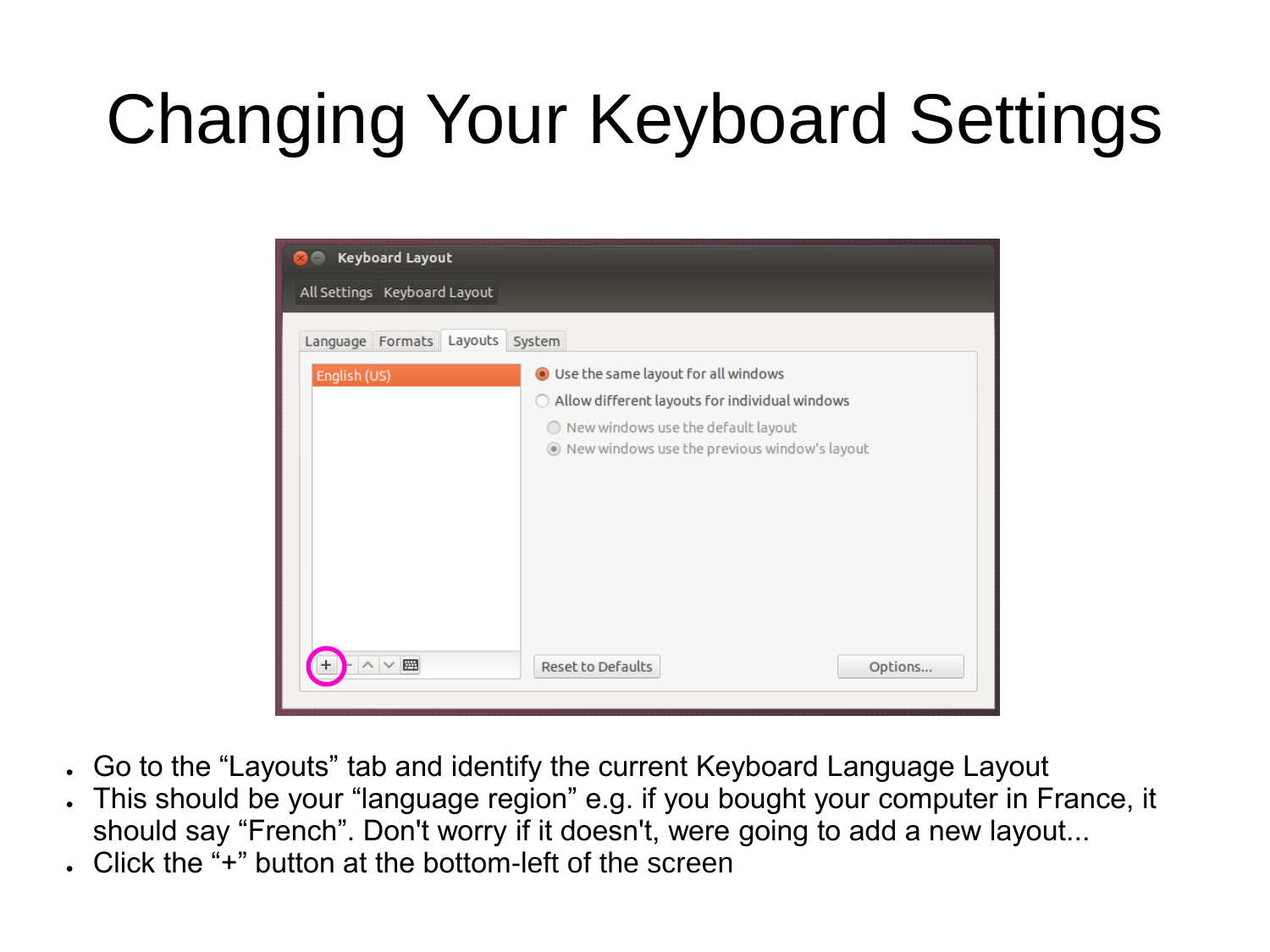| <b>@@</b> Keyboard Layout    |                                                                                                                                                                                                                  |           |  |
|------------------------------|------------------------------------------------------------------------------------------------------------------------------------------------------------------------------------------------------------------|-----------|--|
| All Settings Keyboard Layout |                                                                                                                                                                                                                  |           |  |
| Language Formats             | Choose a Layout<br>Select an input source to add                                                                                                                                                                 |           |  |
| English (US)                 | English (Colemak)<br>English (international AltGr dead keys)                                                                                                                                                     | <b>WS</b> |  |
|                              | English (Macintosh)<br>English (Mali, US international)<br>English (Mali, US Macintosh)<br>English (UK, Colemak)<br>English (UK, Macintosh)<br>English (UK, Macintosh international)<br>Filipino (Colemak Latin) | ayout     |  |
| $+$<br>网<br>$ \wedge$ $\vee$ | English Ma<br>€<br>Add<br>Cancel<br><b>Preview</b>                                                                                                                                                               | Options   |  |

- This will show you a search screen with many keyboard language layout combinations available.
- Search for your language and look for an alternative to the currently selected language
- If you are on a *Apple Macintosh* select "Language (Macintosh)" e.g. "Danish (Macintosh)"
- If do not have a Mac (but are still having keyboard problems) look for "Language (alternative)" or "Language (international)"
- **DO NOT** select "Language (Dvorak) this will completely rearrange your keyboard!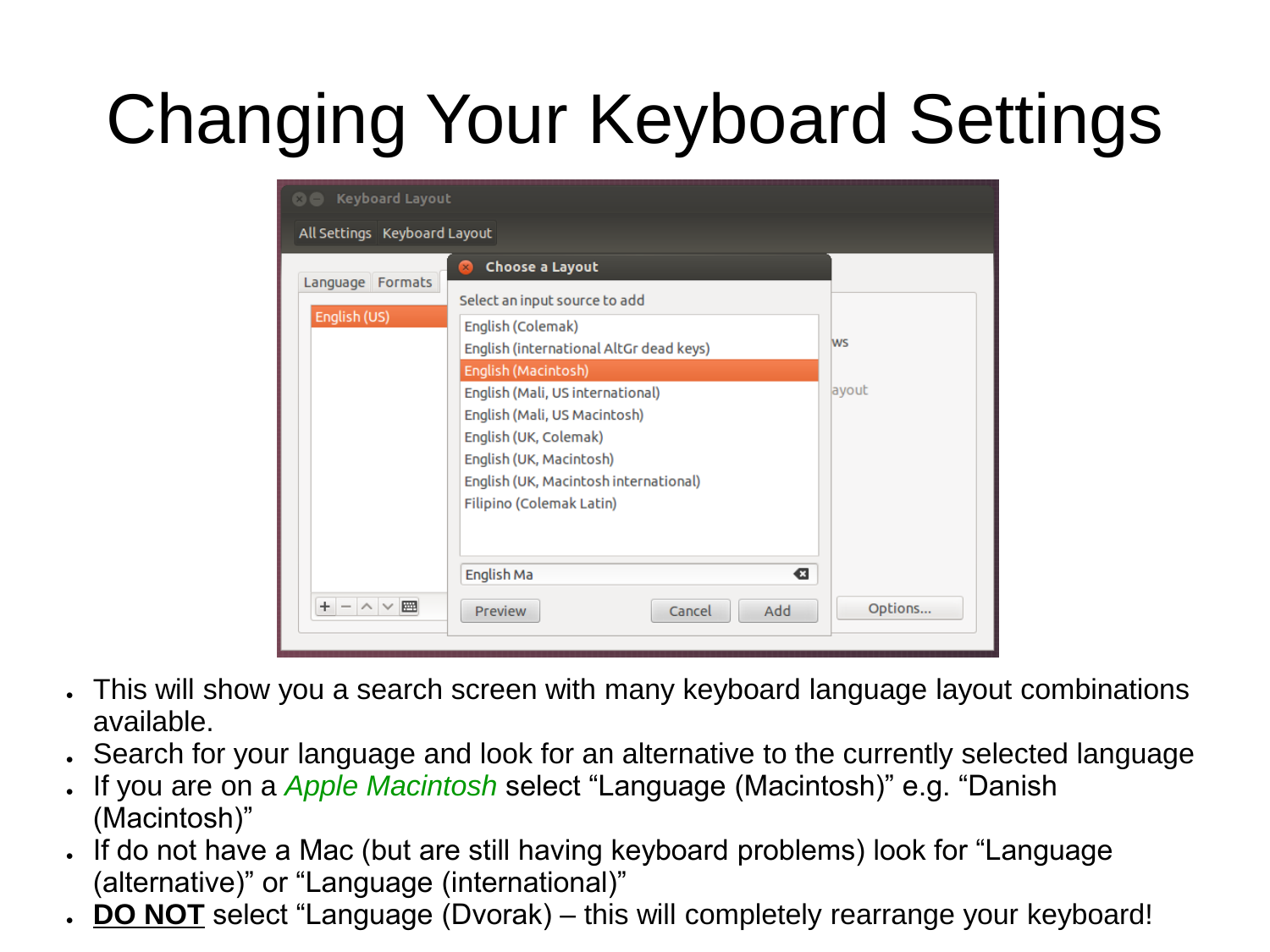| <b>Keyboard Layout</b>                                   |                                                                                                                                                                                                                             |  |
|----------------------------------------------------------|-----------------------------------------------------------------------------------------------------------------------------------------------------------------------------------------------------------------------------|--|
| All Settings Keyboard Layout                             |                                                                                                                                                                                                                             |  |
| Language Formats Layouts<br>English (US)<br>English (UK) | System<br><b>O</b> Use the same layout for all windows<br>$\bigcirc$ Allow different layouts for individual windows<br>$\bigcirc$ New windows use the default layout<br>layout Mew windows use the previous window's layout |  |

- One of these status icons should look like a keyboard!
- Left-click and change from your previous keyboard, selecting the newly enabled layout.
- Notice there is an option for "Show Layout Chart"
- Click this!
- You should now have two language layouts enabled.
- However, you will need to switch to the newly enabled language.
- At the top-right of your screen, you should see the time and a bunch of other status icons